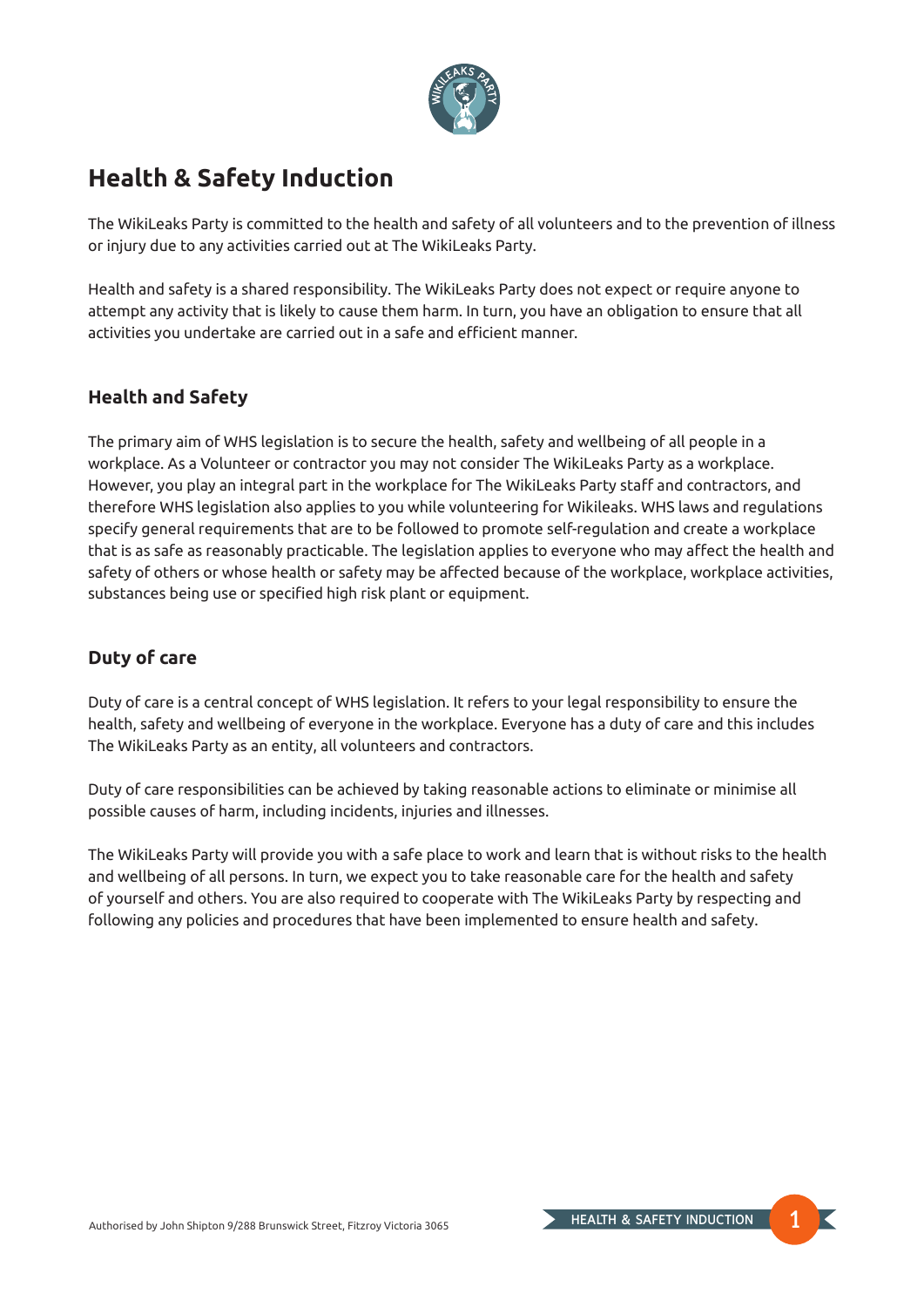

#### **The WikiLeaks Party obligations**

The Work Health and Safety Act 2011 requires The WikiLeaks Party to ensure that the health and safety of all workers and volunteers are not put at risk by the conduct of The WikiLeaks Party activities.

This includes ensuring:

- A safe and healthy environment for work or volunteer;
- Safe plant or equipment and materials to work with;
- Safe use, handling, storage and transport of substances;
- Safe systems of work;
- Information and instruction is to be provided.

#### **Your responsibilities**

You also have responsibilities under WHS legislation, which includes taking reasonable care for the health and safety of yourself and others, cooperating with lecturers/tutors and The WikiLeaks Party staff, and respecting any actions taken by The WikiLeaks Party to comply with WHS legislation.

While with the The WikiLeaks Party you must:

- Behave safely at all times;
- Help with keeping The WikiLeaks Party clean and tidy;
- Report any potential or existing hazards;
- Participate in all safety programs and training being implemented;
- Use equipment properly and as instructed.

## **Are you fit for work?**

All The WikiLeaks Party volunteers must ensure that they do not attend in a condition that renders them unfit to perform their duties/tasks, which includes being affected by drugs, alcohol or fatigue.

Volunteers under the influence of drugs or alcohol present a risk to their own health and safety, and that of others at The WikiLeaks Party.

Some medications may also affect an individual's ability to work/study safely, due to negative side effects such as drowsiness.

You should ask your doctor about the side effects of any medication you are taking, particularly any effect it might have on your work or studies.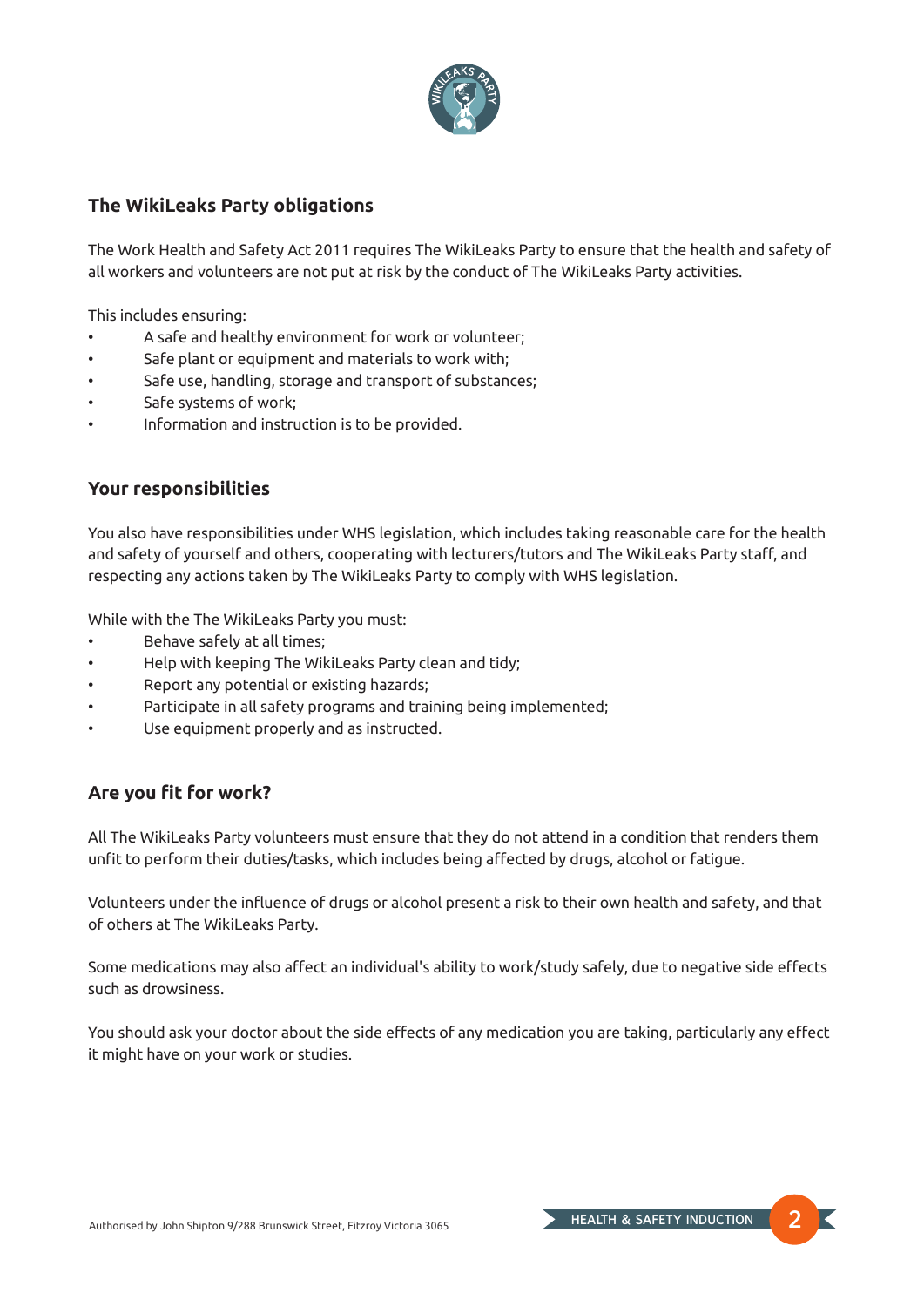

## **Potential hazards at The WikiLeaks Party**

A hazard is defined as something that has the potential to harm the health, safety and wellbeing of people. If uncontrolled, hazards in the workplace can cause injury and affect the health and safety of you, your fellow volunteers at The WikiLeaks Party.

Everyone plays a part in identifying, reporting, assessing, controlling and monitoring hazards.

#### **Risk management process**

Where there is a risk of injury or illness from a hazard, you must take action to make the area safe while ensuring your own safety is not at risk.

A risk management process can be implemented to minimise the risk of hazards in the workplace.

Risk management is a very effective system that enables hazards to be identified, assessed, controlled and documented.

The risk management process consists of the following steps:

- Identifying the hazard;
- Assessing the risks;
- Controlling the hazard;
- Monitoring and reviewing the controls.

## **Slips, trips and falls**

The most common causes of non-fatal injuries are slips, trips, and falls.

Some simple ways to reduce the risk of slips, trips, and falls are to:

- Be aware and on the lookout for potential slip, trip and fall;
- Walk at an appropriate pace;
- Keep your vision clear while carrying large / heavy loads;
- Use the handrails in stairwells;
- Keep walkways clear of bags and personal possessions;
- Step carefully around laptop power cords.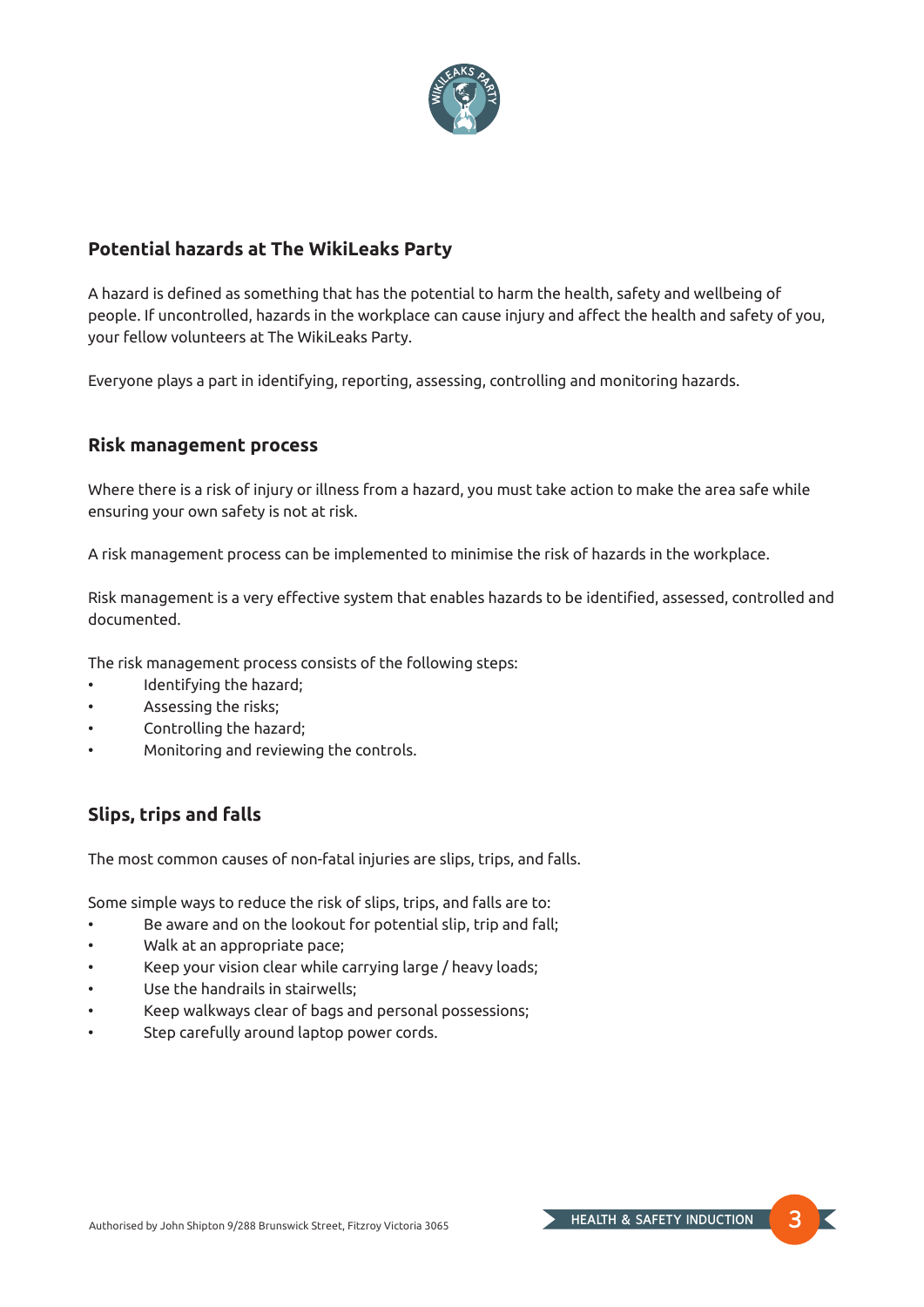

#### **Manual handling**

Manual handling tasks include any activity requiring you to use force to lift, lower, push, pull, carry or otherwise move, hold or restrain an object.

Manual handling also includes tasks that require us to maintain a still posture for extended periods, such as sitting and standing.

To reduce the risk of injury, please remember to:

- Be cautious when moving and lifting objects;
- Adjust equipment to your physical dimensions;
- Work at the appropriate level and height;
- Exercise, eat well, and take periodic stretch breaks.

## **Exercises and stretching**

If you are doing any task for a long period of time you should change your posture, take short breaks (1-2 minute stretch breaks every 20-30 minutes), and do some simple stretches to avoid repetitive strain related injuries.

Try simple stretches or variations to your posture such as:

- Getting up from your desk and walking to get some water;
- Simple eye exercises, especially if you are looking at a computer screen all day;
- Squatting down, lifting the knees, or doing some side stretches;
- Stretching your arms above your head;
- Stretching out your fingers and wrists.

## **Electrical hazards**

Electrical equipment and appliances have the potential to cause serious shock, burns and electrocution.

The most common electrical hazards are:

- Overloaded power sockets;
- Unsafe equipment and defective cords;
- Incorrectly placed equipment.

Any damaged or faulty The WikiLeaks Party equipment should be immediately reported to an appropriate member of staff.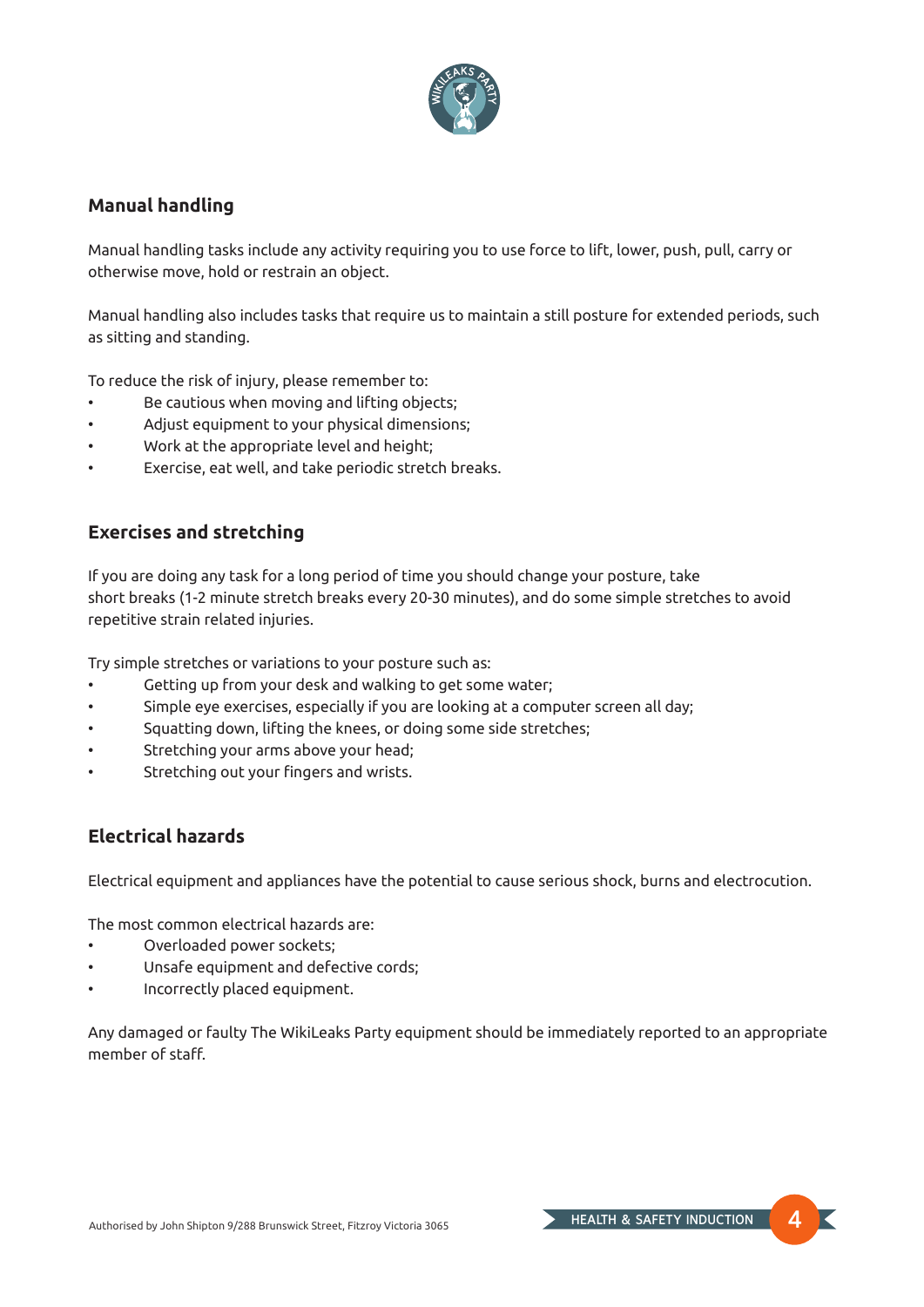

#### **Chemical hazards**

Chemicals have the potential to harm people, property, and the environment if used and stored incorrectly. The WikiLeaks Party aims to eliminate or minimise the risks associated with hazardous chemicals.

If you are expected to handle hazardous chemicals you will receive training in:

- The MSDS for the hazardous chemical;
- The hazards associated with the chemical;
- Eliminating or minimising exposure to the chemical;
- The use of the chemical:
- The use of the appropriate personal protective equipment;
- The procedure to be followed in the event of contamination by a hazardous chemical;
- The safe disposal of hazardous chemicals.

#### **Sun and heat safety awareness**

Exposure to solar UV radiation has the potential to cause sunburn, long term illness, and injury. You can reduce your exposure by:

- Minimising your time in the sun;
- Wearing protective clothing and items;
- Applying sunscreen;
- Utilising shade

Heat stress occurs when heat is absorbed by the body faster than the body can cool down. You should not ignore the symptoms of heat stress, as serious illness or death can result.

To prevent heat stress from occurring, remember to cover up, use sunscreen, wear protective clothing and items, drink plenty of water and take regular rest breaks in the shade.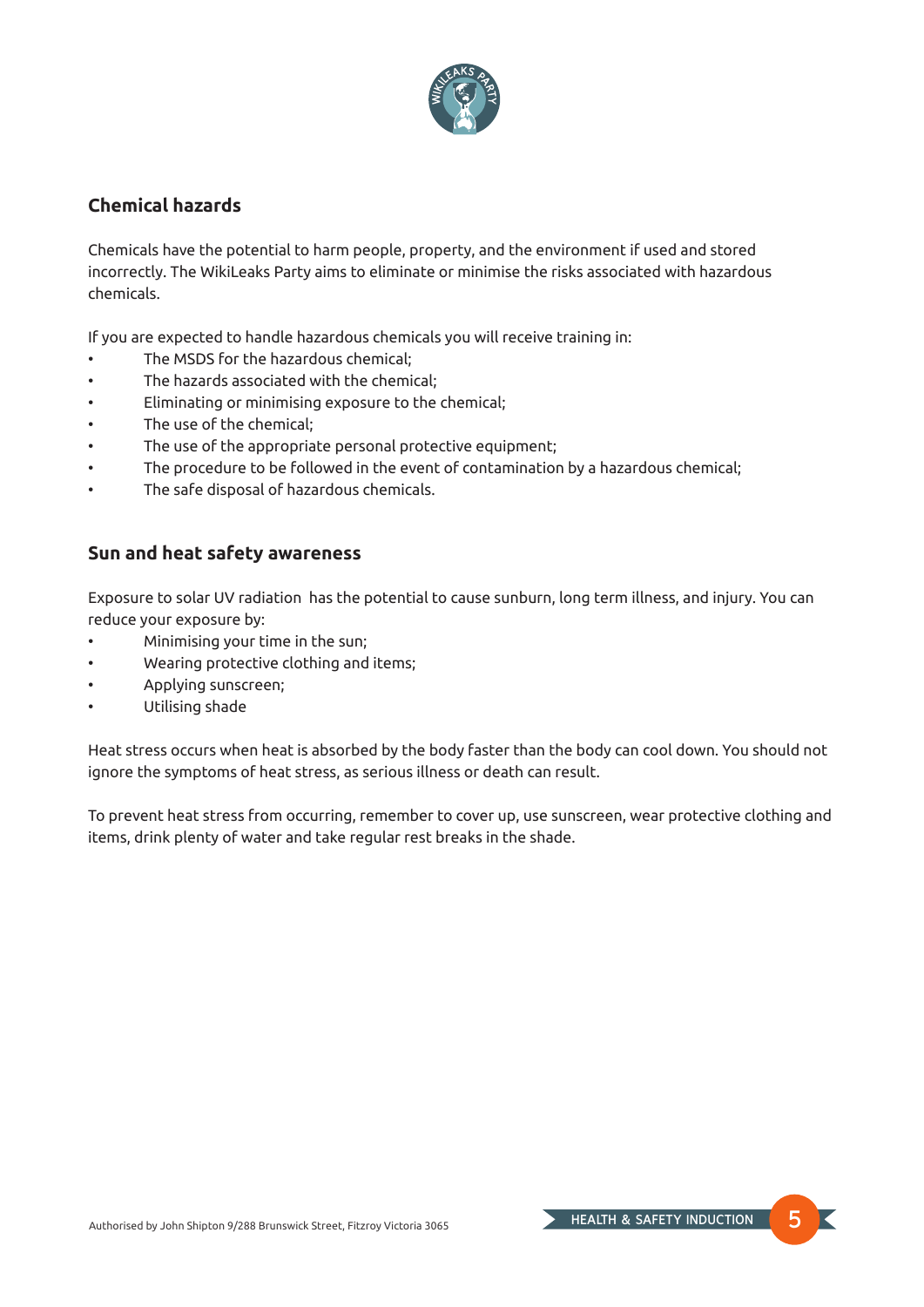

#### **Hygiene**

Good hygiene can reduce the risk of health hazards. By following some simple guidelines you can prevent spreading or contracting viruses or diseases such as the flu or a cold.

It is important to practice good hygiene even if you have no symptoms as you may be infectious before symptoms occur.

## **Discrimination, harassment and bullying**

The WikiLeaks Party recognises the right of all workers and volunteers to work in an environment where everyone is treated with fairness, equity, dignity, courtesy and respect, and which is free from all forms of discrimination, harassment and bullying.

Discrimination, harassment and bullying in any form will not be tolerated. For more information about The WikiLeaks Party's commitment, refer to the The WikiLeaks Party Discrimination and Harassment Policy. If you feel that you are the victim of discrimination or harassment you can make a complaint to The WikiLeaks Party. There are several options for dealing with complaints of discrimination and harassment. For further information on managing discrimination and harassment, please see The WikiLeaks Party's Grievance Policy in the Volunteer Pack.

# **Personal safety**

Follow these basic safety tips:

- Stick to well-lit pathways;
- Avoid dimly-lit or isolated parts
- Don't fundraise alone, walk with a group. Inform family / friends of where you are and when you are expected home;
- If you are unable to find a park when you arrive, move your car closer during the day when it is still light.
- If you don't know the area well ask local shopkeepers if the area is generally safe.

## **Reporting hazards and incidents**

Where there is a risk of injury or illness from a hazard, you must take action to make the area safe while ensuring your own safety is not at risk.

For more serious matters you should notify the WHS Officer and complete an Incident Report Form:

- Identification of hazards;
- Incidents;
- Near misses:
- Injuries/illnesses.